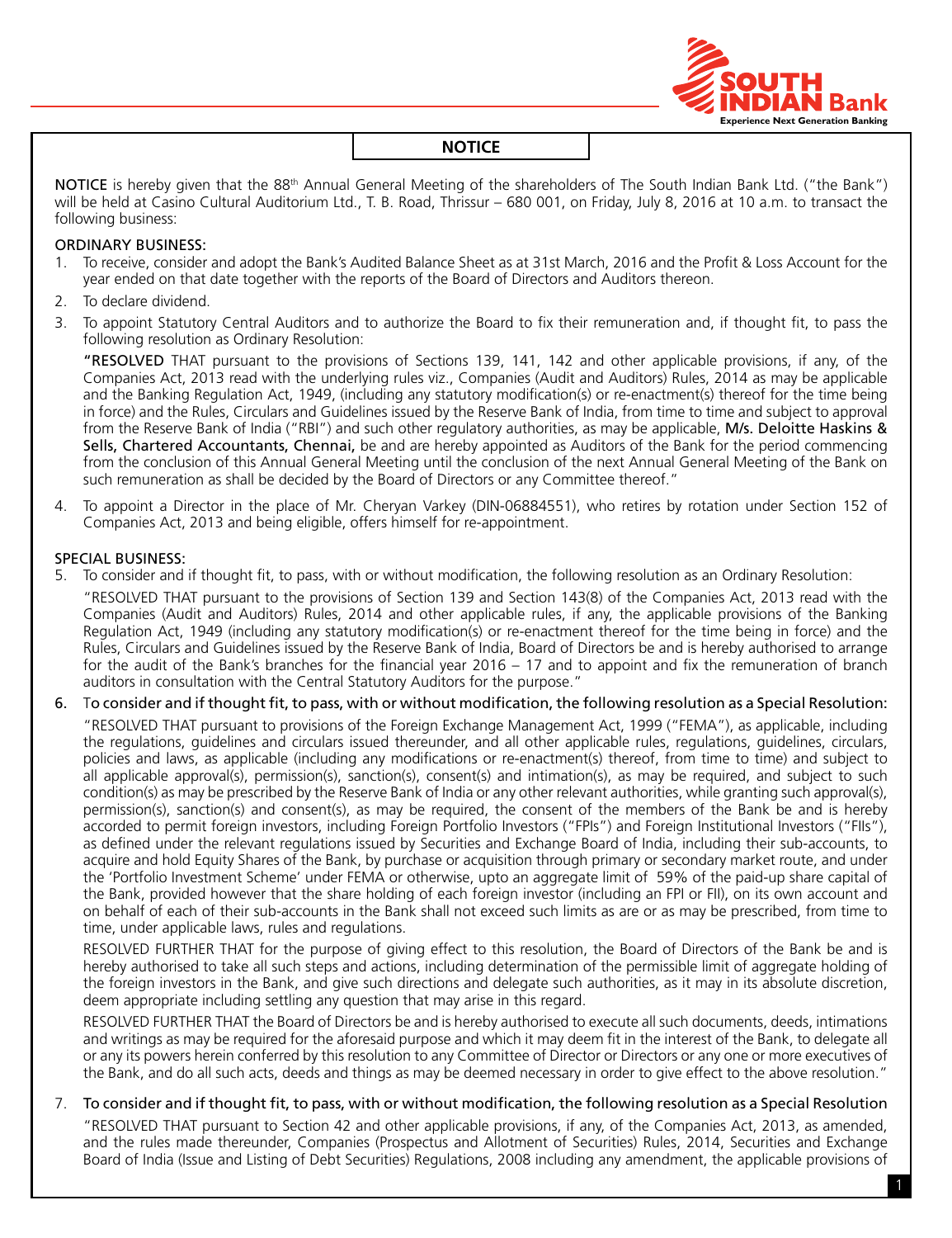

the Banking Regulation Act, 1949, as amended, and the rules, circulars and guidelines issued by Reserve Bank of India ("RBI") from time to time (including any statutory amendment(s) or modification(s) or re-enactment(s) thereof for the time being in force) and all other relevant provisions of applicable law(s), the provisions of the Memorandum and Articles of Association of the Bank and subject to such other approval(s), consent(s), permission(s) and sanction(s) as may be necessary from the concerned Statutory Authority(ies) including RBI, the approval of the Members of the Bank be and is hereby accorded to the Board of Directors of the Bank (hereinafter referred to as "Board" and which term shall be deemed to include any Committee of the Board or any other persons to whom powers are delegated by the Board as permitted under the Companies Act, 2013) for borrowing/raising of funds in Indian/foreign currency by issue of debt securities including but not limited to non-convertible debentures, bonds (including bonds forming part of Tier I capital/Tier II Capital in accordance with and subject to the terms and conditions specified in the Basel III Capital Regulations prescribed by RBI, long terms infrastructure bonds or such other securities as may be permitted by RBI from time to time) in domestic and/or overseas market, on a private placement basis and / or for making offers and /or invitations therefore and /or issue(s)/issuances therefore, on private placement basis, for a period of one year from the date hereof, in one or more tranches and/or series and under one or more shelf disclosure documents and/or one or more letters of offer and on such terms and conditions for each series/tranches including the price, coupon, premium, discount, tenor etc., as deemed fit by the Board, as per the structure and within the limits permitted by RBI, of an amount not exceeding ₹500 Crore (Rupees Five Hundred Crore only), within the overall borrowing limits of the Bank, as approved by the Members from time to time."

"RESOLVED FURTHER THAT the Board of Directors of the Bank or any Committee of the Board or such other persons as may be authorized by the Board, be and are hereby authorized to negotiate, modify and finalize the terms and conditions of the debt securities and sign the relevant documents/agreements in connection with the private placement of the debt securities, including without limitation, the private placement offer letter (along with the application form), information memorandum, disclosure documents, debenture subscription agreement, debenture trust deed and any other documents as may be required, in connection with the offering(s), issuance(s)and/or allotment(s) on private placement of debt securities by the Bank and to further delegate the above powers to any Committee of Directors or any personnel of the Bank to act on their behalf as they may deem fit and to do all such other acts and things and to execute all such documents as may be necessary for giving effect to this resolution."

By Order of the Board of Directors

Date : June 1, 2016

#### **Notes:**

Place : Hyderabad (JIMMY MATHEW)

- 1. A Member entitled to attend and vote at the Annual General Meeting (AGM or the Meeting) is entitled to appoint a proxy to attend and vote on a poll, instead of himself/herself and the proxy need not be a Member of the Bank. A person can act as proxy on behalf of Members up to and not exceeding fifty and holding in the aggregate not more than ten percent of the total share capital of the Bank. Further, a Member holding more than ten percent, of the total share capital of the Bank carrying voting rights may appoint a single person as proxy and such person shall not act as proxy for any other person or Member.
- 2. The instrument appointing proxy should, however, be deposited at the Registered Office of the Bank not less than forty eight hours before the commencement of the Meeting.
- 3. An Explanatory Statement setting out of the material facts pursuant to Section 102(1) of the Companies Act, 2013 relating to the Special Business to be transacted at the Meeting is annexed hereto.
- 4. Members/Proxies should fill the Attendance Slip for attending the Meeting and bring their Attendance Slips to the Meeting.
- 5. In case of Joint holders attending the Meeting, only such joint holder who is higher in the order of names will be entitled to vote.
- 6. Corporate Members are requested to send a duly certified copy of the Board Resolution authorizing their representative(s) to attend and vote on their behalf at the Meeting.
- 7. The Register of Members and Share Transfer Books of the Bank will remain closed from Saturday the 2nd day of July, 2016, to Friday the 8th day of July, 2016, (both days inclusive). Dividend on equity shares as recommended by the Board for the year ended March 31, 2016, if declared at the meeting, will be paid on and from Wednesday, July 13, 2016:
	- (a) In respect of shares held in dematerialized mode, to all beneficial owners as per the details furnished by National Securities Depository Limited (NSDL) and Central Depository Services (India) Limited (CDSL) at the close of business hours on Friday, July 1, 2016, and
	- (b) to those members holding shares in physical form, whose names appear in the Bank's Register of Members at the close of business hours on Friday, July 8, 2016 after giving effect to all valid transfers in physical form lodged with the Bank and/ or its Share Transfer Agents on or before Friday, July 1, 2016.
- 8. All documents referred to in the notice are open for inspection at the Registered Office of the Bank on all working days between 10.00 a.m. and 1.00 p.m. up to the date of the Annual General Meeting.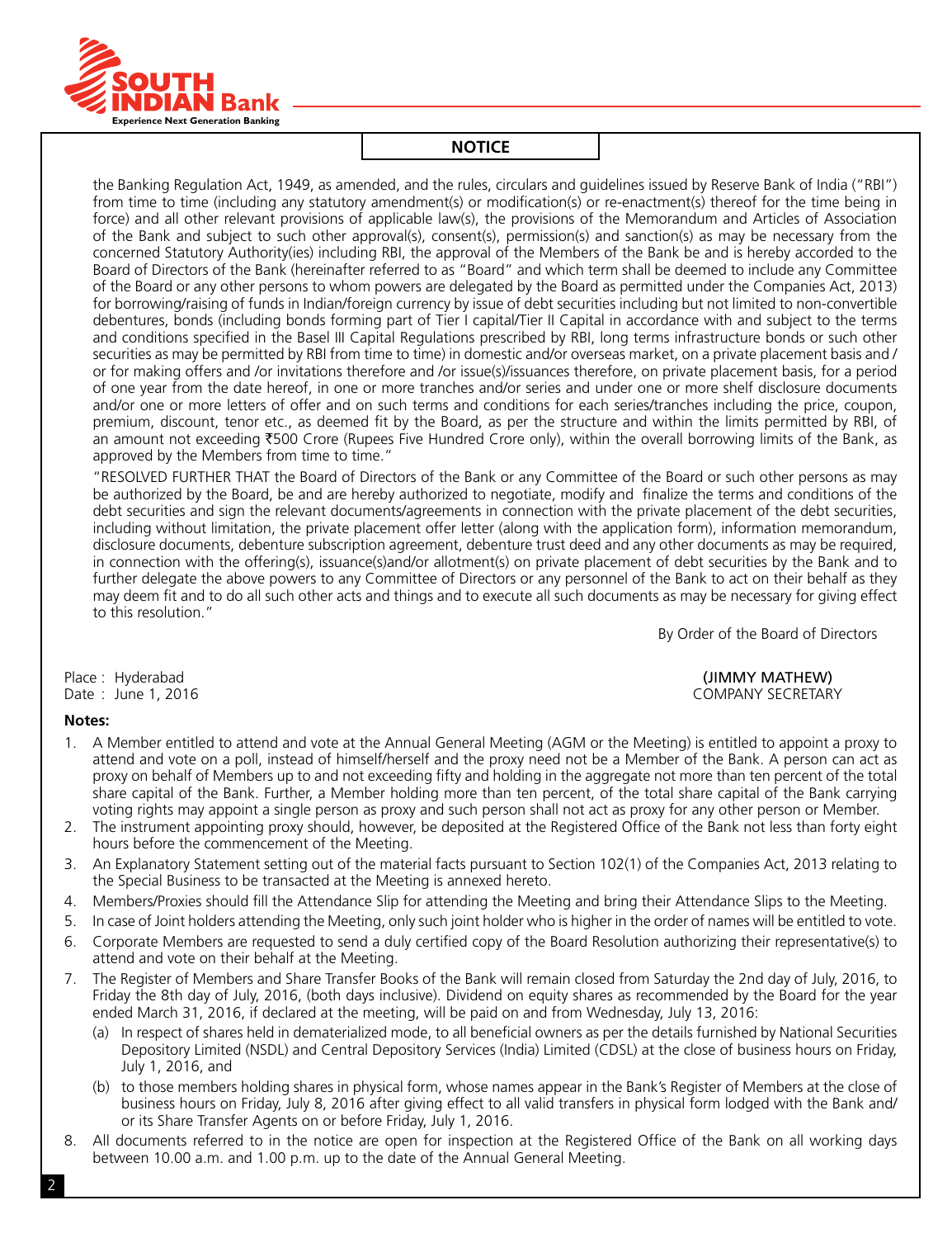

9. All dividends remaining unclaimed or unpaid including the balance in Dividend Account up to and including financial year 1994 – 95 have been transferred to the General Revenue Account of the Central Government. Any claim in respect of transferred amounts shall be made to the Registrar of Companies, Kerala, Company Law Bhavan, Bharath Matha College P.O., Kochi – 682 021. Members may kindly note that the unclaimed/unpaid dividend amounts for the years from 1995 – 96 to 2007 – 2008 have already been transferred to the Investors' Education and Protection Fund (the Fund) as required under Section 205(A) of the Companies Act, 1956 and that no claim can be made against the dividend amounts of the above mentioned years. 10. Members may please note that there is a facility for nomination, in the prescribed form, of any person to whom shares in the Bank held by such Member shall vest in the event of his/her death. 11. Shares of the Bank are traded in dematerialized form. Members may opt for availing the benefits of electronic holding/ transfer of shares held by them. 12. Members should notify the changes in their address immediately to the Transfer Agents/Depository Participants as the case may be, giving full details in block letters with Pin Code and Post Office along with address proof and photo identity proof. 13. Members may please note that, a copy of the PAN card of the transferor and the transferee must mandatorily be submitted along with the transfer deed for registering transfer of physical shares. 14. Members described as "Minors" in the address but who have attained majority of age, may get their status in Register of Members corrected by producing proof of age. 15. Members holding (physical) shares in identical order of names in more than one folio are requested to write to the Share Transfer Agents to facilitate consolidation of their holdings in one folio. 16. A brief profile of the Director, who is re-appointed, nature of their expertise in specific functional areas, names of companies in which they hold directorships and memberships/chairmanships of Board Committees, share holding and relationships between directors inter-se as stipulated by SEBI (Listing Obligations and Disclosure Requirements) Regulations, 2015 with the Stock Exchanges in India, are provided in the Report on Corporate Governance forming part of the Annual Report. 17. In terms of Section 108 of the Companies Act, 2013 read with the Companies (Management and Administration) Rules, 2014 as amended, the Bank is providing the 'remote e-voting' (e-voting from a place other than venue of the AGM) facility through Central Depository Services (India) Limited (CDSL) as an alternative, for all members of the Bank to enable them to cast their votes electronically, on the resolutions mentioned in the notice of the 88th Annual General Meeting of the Bank, dated June 1, 2016 (the AGM Notice) e-voting facility to its members holding share in physical or dematerialized form, as on the cut-off date, being Friday, 1st July, 2016, to exercise their right to vote by electronic means on any or all of the business specified in the accompanying Notice (the "Remote e-voting.") The instructions for shareholders voting electronically are as under: (i) The remote e-voting commence on Tuesday,  $5<sup>th</sup>$  July, 2016 at 10.00 a.m. (IST) and ends on Thursday 7<sup>th</sup> July, 2016 at 5.00 p.m. (IST). During this period shareholders of the Bank, holding shares either in physical form or in dematerialized form, as on the cut-off date i.e. July 1, 2016 may cast their votes electronically. The remote e-voting module shall be disabled by CDSL for voting after 5.00 p.m. (IST) on 7<sup>th</sup> July, 2016. (ii) The shareholders should log on to the e-voting website: www.evotingindia.com. (iii) Click on Shareholders. (iv) Now Enter your User ID a. For CDSL: 16 digits beneficiary ID, b. For NSDL: 8 Character DP ID followed by 8 Digits Client ID, c. Members holding shares in Physical Form should enter the 6 digits Folio Number registered with the Company as user id (for example user id of Folio No. SIB012345 will be '012345'). (v) Next enter the Image Verification as displayed and Click on Login. (vi) If you are holding shares in demat form and had logged on to www.evotingindia.com and voted on an earlier voting of any company, then your existing password is to be used. (vii) If you are a first time user, follow the steps given below: For members holding shares in Demat Form / Physical Form PAN • Enter your 10 digit alpha-numeric PAN issued by Income Tax Department (Applicable for both demat shareholders as well as physical shareholders). Members who have not updated their PAN with the company/Depository Participant are requested to use the sequence number (printed on the attendance slip) in the PAN field. Dividend Bank Details OR Date of Birth (DOB)# Enter the Dividend Bank Details OR Date of Birth in (dd/mm/yyyy) format as recorded in your demat account or in the company records in order to login. If both the details are not recorded with the depository or company please enter the Registered folio number/DP ID & Client ID in the Dividend Bank details field as mentioned in instruction (iv). # There are 2 fields provided. Any one details to be entered.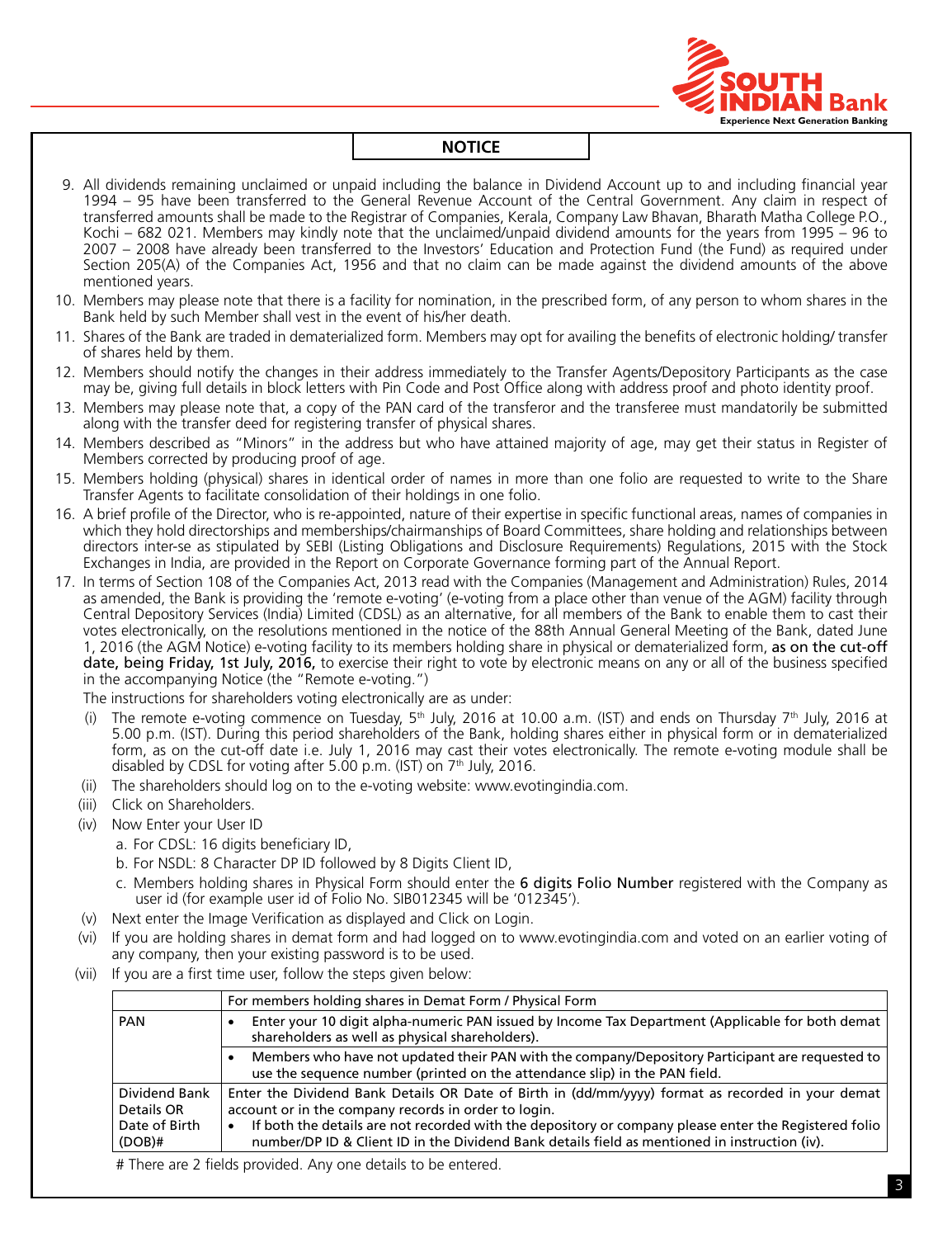

- (viii) After entering these details appropriately, click on "SUBMIT" tab.
- (ix) Members holding shares in physical form will then directly reach the Company selection screen. However, members holding shares in demat form will now reach 'Password Creation' menu wherein they are required to mandatorily enter their login password in the new password field. Kindly note that this password is to be also used by the demat holders for voting for resolutions of any other company on which they are eligible to vote, provided that company opts for e-voting through CDSL platform. It is strongly recommended not to share your password with any other person and take utmost care to keep your password confidential.
- (x) For Members holding shares in physical form, the details can be used only for e-voting on the resolutions contained in this Notice.
- (xi) Click on the EVSN for the relevant <Company Name> on which you choose to vote. In this case, it would be The South Indian Bank Limited.
- (xii) On the voting page, you will see "RESOLUTION DESCRIPTION" and against the same the option "YES/NO" for voting. Select the option YES or NO as desired. The option YES implies that you assent to the Resolution and option NO implies that you dissent to the Resolution.
- (xiii) Click on the "RESOLUTIONS FILE LINK" if you wish to view the entire Resolution details.
- (xiv) After selecting the resolution you have decided to vote on, click on "SUBMIT". A confirmation box will be displayed. If you wish to confirm your vote, click on "OK", else to change your vote, click on "CANCEL" and accordingly modify your vote.
- (xv) Once you "CONFIRM" your vote on the resolution, you will not be allowed to modify your vote.
- (xvi) You can also take out print of the voting done by you by clicking on "Click here to print" option on the Voting page.
- (xvii) If you as a Demat account holder have forgotten the existing password, then enter the User ID and the image verification code and click on Forgot Password and enter the details as prompted by the system.
- (xviii) Shareholders can also cast their vote using CDSL's mobile app m-Voting available for android based mobiles. The m-Voting app can be downloaded from Google Play Store. Apple and Windows phone users can download the app from the App Store and the Windows Phone Store respectively on or after  $30<sup>th</sup>$  June 2016. Please follow the instructions as prompted by the mobile app while voting on your mobile.
- (xix) Note: For Non-Individual Shareholders and Custodians: Non-Individual shareholders (i.e., other than Individuals, HUF, NRI etc.) and Custodian are required to log on to www.evotingindia.com and register themselves as Corporates and Custodians respectively.
	- A scanned copy of the Registration Form bearing the stamp and sign of the entity should be emailed to: helpdesk.evoting@cdslindia.com.
	- After receiving the login details, a Compliance User should be created using the admin login and password. The Compliance User would be able to link the account(s) for which they wish to vote on.
	- The list of accounts linked in the login should be mailed to helpdesk.evoting@cdslindia.com and on approval of the accounts they would be able to cast their vote.
	- A scanned copy of the Board Resolution and Power of Attorney (POA) which they have issued in favour of the Custodian, if any, should be uploaded in PDF format in the system for the scrutinizer to verify the same.
- (xx) In case you have any queries or issues regarding e-voting, you may refer the Frequently Asked Questions ("FAQs") and e-voting manual available at www.evotingindia.com, under help section or write an email to helpdesk.evoting@cdslindia. com.
- 18. In terms of the recent amendment to the Companies (Management and Administration) Rules, 2014 with respect to the voting through electronic means, the Bank is also offering the facility for voting by way of physical ballot at the AGM. The Members attending the meeting should note that those who are entitled to vote but have not exercised their right to vote by Remote e-voting, may vote at the AGM through ballot for all businesses specified in the accompanying Notice. The Members who have exercised their right to vote by Remote e-voting may attend the AGM but shall not vote at the AGM. The voting rights of the Members shall be in proportion to their shares of the paid-up equity share capital of the Bank as on the cut-off date being Friday, 1stJuly, 2016, subject to the provisions of the Banking Regulation Act, 1949, as amended.
- 19. The Board of Directors has appointed Dr. K. S. Ravichandran, M.Com., LL.B., FCS, Ph.D., practicing Company Secretary or failing him Mr. C. V. Madhusudhanan, B.Sc., B.L., FCS, Practicing Company Secretary as the Scrutinizer to scrutinize the voting and Remote e-voting process in a fair and transparent manner.
- 20. Any person, who acquires shares of the Bank and become member of the Bank after the cut-off date for despatch of the notice (i.e., after May 27, 2016) and holding shares as of the cut-off date for e-voting (i.e., July 1, 2016) may obtain the login id and password by sending a request at btschennai@gmail.com or helpdesk@btsindia.co.in or helpdesk.evoting@cdslindia.com.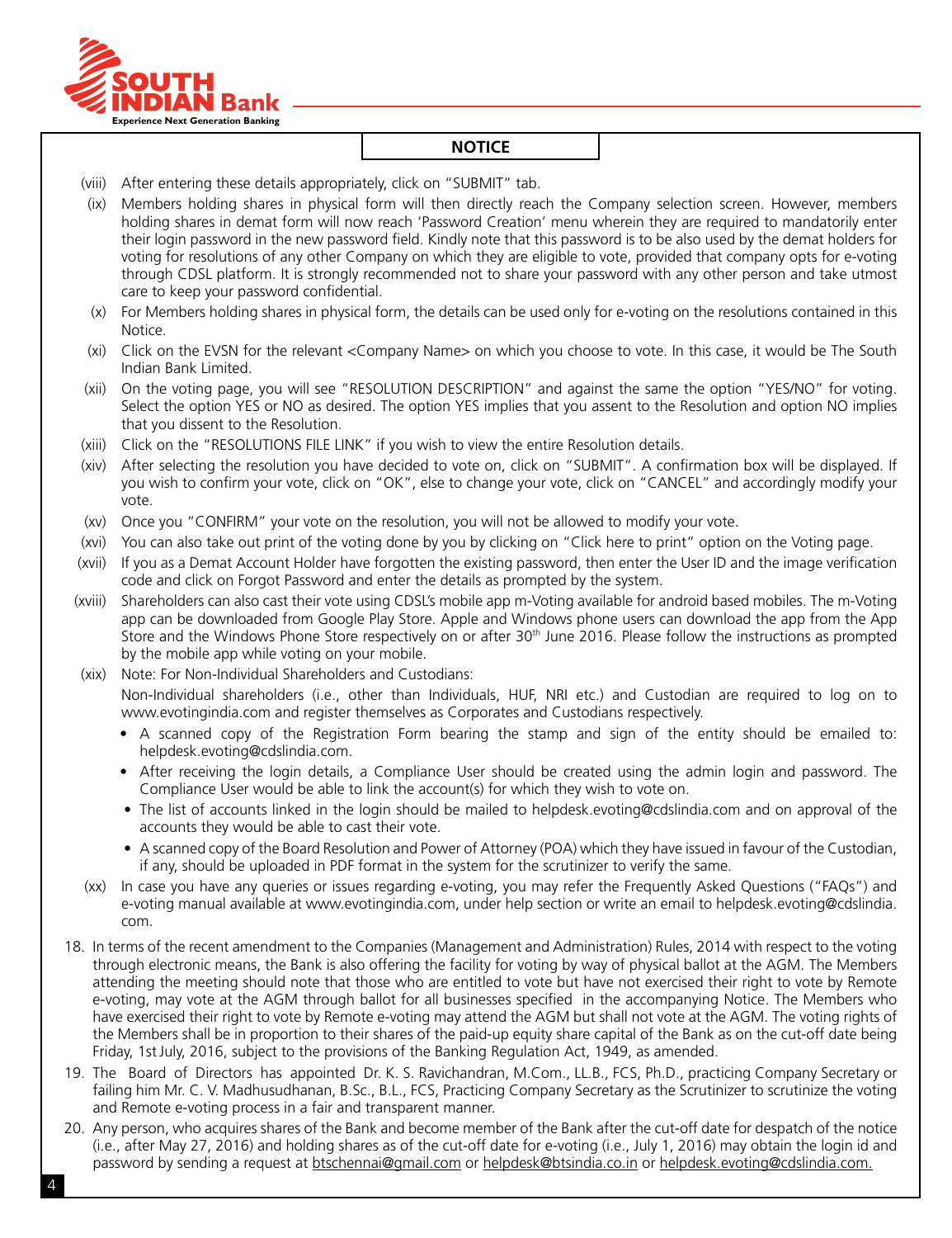

- 21. The Results on above resolutions shall be declared not later than 48 hours from the conclusion of the AGM of the Bank and the resolutions will be deemed to be passed on the AGM date subject to receipt of the requisite number of votes in favour of the Resolutions.
- 22. The Results declared along with Scrutinizer's Report(s) will be available on the website of the Bank (www.southindianbank. com) within two (2) days of passing of the resolutions and communication of the same to the BSE Limited and the National Stock Exchange of India Limited.
- 23. In support of the "Green Initiative" announced by the Government of India, electronic copy of the Annual Report and this Notice inter-alia indicating the process and manner of e-voting along with Attendance Slip and Proxy Form are being sent by e-mail to those shareholders whose e-mail addresses have been made available to the Bank/Depository Participants unless member has requested for a hard copy of the same. For members who have not registered their e-mail addresses, physical copies of this Notice inter-alia indicating the process and manner of e-voting along with attendance slip and proxy form will be sent to them in the permitted mode. Further, in terms of Rule 18 of the Companies (Management and Administration) Rules, 2014, a company may give notice through electronic mode addressing to the person entitled to receive such e-mail as per the records of the company or as provided by the depository, provided that the company shall provide an advance opportunity at least once in a financial year, to the member to register his e-mail address and changes therein and such request may be made by only those members who have not got their e-mail id recorded or to update a fresh e-mail id and not from the members whose e-mail ids are already registered.

In view of the above, the Bank hereby requests the members who have not updated their e-mail IDs to update the same with their respective Depository Participant(s) or M/s BTS Consultancy Services Private Limited, Registrar and Transfer Agent (R&T) of the Bank as applicable. Further, members holding shares in electronic mode also requested to keep their e-mail addresses updated with the Depository Participants/R&T of the Bank. Members holding shares in physical mode are also requested to update their e-mail addresses by writing to the R&T of the Bank quoting their folio number(s).

24. All communications/correspondence with regard to Equity Shares and dividend may be forwarded to the Share Transfer Agents at the address given below:

M/s BTS Consultancy Services Pvt. Ltd., M S Complex, 1st Floor, No. 8, Sastri Nagar, Near 200 Feet Road/RTO Kolathur, Kolathur, CHENNAI – 600 099 Phone: 044-25565121, Fax No. 044-25565131 E-mail: ramesh@btsindia.co.in, helpdesk@btsindia.co.in

#### Statement of material facts as required under Section 102(1) of the Companies Act, 2013 annexed to and forming part of the Notice dated June 1, 2016:

#### Item No. 05

In accordance with the provisions of Section 139 and Section 143(8) of the Companies Act, 2013/RBI and other regulatory requirements, the shareholders of the Bank may authorize its Board of Directors to appoint branch auditors for those branches, which are not proposed to be audited by the auditors of the Bank, in consultation with the Bank's Central Statutory Auditors.

Accordingly, your Directors recommend the adoption of the Resolution No. 5 of the Notice.

None of the Directors, Key Managerial Personnel or relatives thereof are, in any way, concerned or interested in this resolution.

#### Item No. 6

The Union Budget for 2015 – 2016 had announced that distinction between different types of foreign investments, especially between foreign portfolio investments and foreign direct investments to be done away with and replaced with composite cap. Pursuant to the budget announcement and subsequent circulars issued by the Department of Industrial Policy and Promotion, foreign investment of upto 74% of the paid-up share capital (with approval of the FIPB, in case the foreign investment exceeds 49%), is permitted in a private sector bank, with no distinction between various categories of foreign investors, such as foreign portfolio investors ("FPIs") and Foreign Institutional Investors ("FIIs").

In order to enhance the liquidity of the Equity Shares, and to provide for greater headroom for eligible foreign investors to purchase the Equity Shares on the stock exchanges without breaching the existing foreign direct investment limits, the Bank may make appropriate applications to the regulatory authorities of the Government of India for increase in the foreign direct investment limits upto an aggregate limit of 59% of the paid-up share capital of the Bank. Further, any capital raise by the Bank in the future could also lead to increase in the foreign share holding of the Bank beyond 49% of the Bank's paid-up Equity Share capital.

To facilitate the above, your Bank has proposed this resolution for your approval. Your Directors, therefore, recommend the special resolution, as set forth in Item No. 6 of this Notice, for approval by the members of the Bank.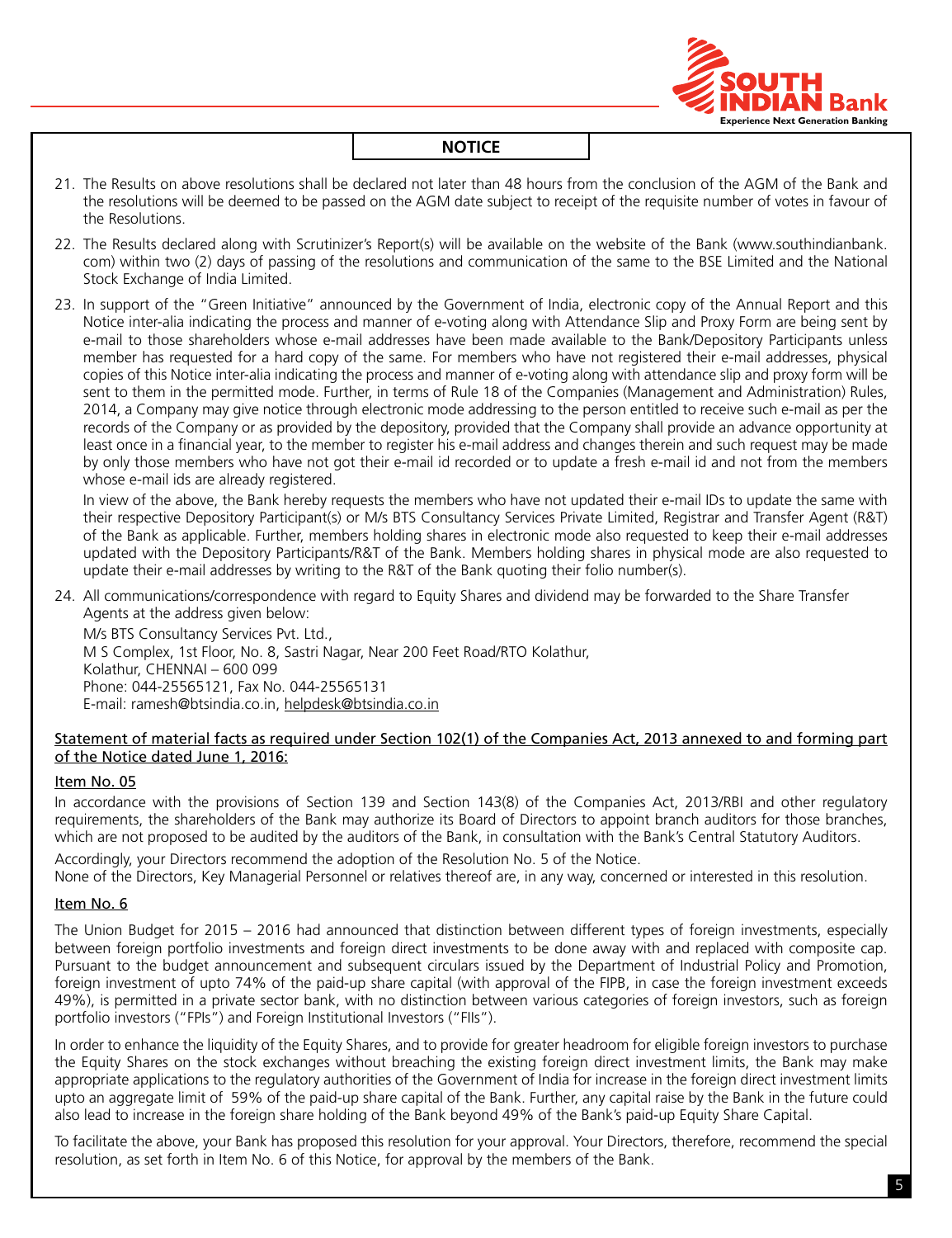

None of the Directors or Key Managerial Personnel of the Bank or their relatives is in anyway interested or concerned in the above resolution, except to the extent of the equity shares of the Bank held by him/her or their relatives.

#### Item No. 7

The Bank has been borrowing funds to meet the business requirements within the limits approved by the shareholders by way of issuance of various debt securities (bonds/debentures) as permitted by Reserve Bank of India ("RBI") and in accordance with the provisions of Securities and Exchange Board of India (Issue and Listing of Debt Securities) Regulations, 2008, as amended, and other applicable laws, from time to time.

In terms of Section 42 of the Companies Act, 2013 read with Companies (Prospectus and Allotment of Securities) Rules, 2014, a Company can make private placement of securities subject to the condition that the proposed offer of securities or invitation to subscribe securities has been previously approved by the Members of the Company, by a special resolution, for each of the offers or invitations/subscriptions. In case of offer or invitation for subscription of non-convertible debentures, it shall be sufficient if the Company passes a special resolution only once in a year for all the offers or invitation for subscription of such debentures during the year.

Accordingly, the Bank had obtained the approval of Members at last AGM held on July 15, 2015 for borrowing/raising funds by issue of debt securities pursuant to the relevant provisions of the applicable circulars or quidelines issued by RBI, upto  $\bar{\tau}$ 1,000 Crore (Rupees One Thousand Crore Only), in one or more tranches. Pursuant to the said approval, the Bank has raised an amount of `300 Crore (Rupees Three Hundred Crore Only) by way of issue of Bonds till March 31, 2016. The current approval of Members is valid upto July 14, 2016.

In order to facilitate the raising of funds by way of issue of debt securities, it would be necessary to have the fresh approval of Members in place. Accordingly, the Board of Directors, after assessing its fund requirements, has proposed to obtain the consent of the Members of the Bank for borrowing/raising funds in Indian/foreign currency by issue of debt securities including but not limited to non-convertible debentures, bonds, etc., pursuant to the relevant provisions of the applicable circulars or guidelines issued by RBI, upto ₹500 Crore (Rupees Five Hundred Crore only), in one or more tranches in domestic and/or overseas market, as per the structure and within the limits permitted by RBI and other regulatory authorities, to eligible investors on private placement basis, on such terms and conditions as the Board of Directors or any Committee(s) thereof or such other persons as may be authorized by the Board, from time to time, determine and consider proper and appropriate for the Bank. This would form part of the overall borrowing limits under Section 180(1)(c) of the Companies Act, 2013 of `6000 crore (Rupees six thousand crore) approved by the Shareholders at the 87th AGM held on July 15, 2015. The Resolution under Section 42 of Companies Act, 2013 shall be valid for a period of one year from the date of passing of this resolution.

The pricing of the debt securities referred above depends primarily upon the rates prevailing for risk free instruments, rates on other competing instruments of similar rating and tenor in the domestic or overseas markets, investor appetite for such instruments and investor regulations which enable investments in such instruments.

Further, debt securities would be issued for cash either at par or premium or at discount to the face value depending upon the prevailing market conditions, as permitted under the Laws.

Accordingly, the approval of Members is being sought by way of special resolution as set out at in Item No. 7 of this Notice for borrowing/raising funds in Indian/foreign currency by issue of debt securities on private placement basis.

None of the Directors or Key Managerial Personnel and their relatives are in any way, concerned or interested in this resolution.

By Order of the Board of Directors

Place : Hyderabad (JIMMY MATHEW) Date : June 1, 2016 **COMPANY SECRETARY**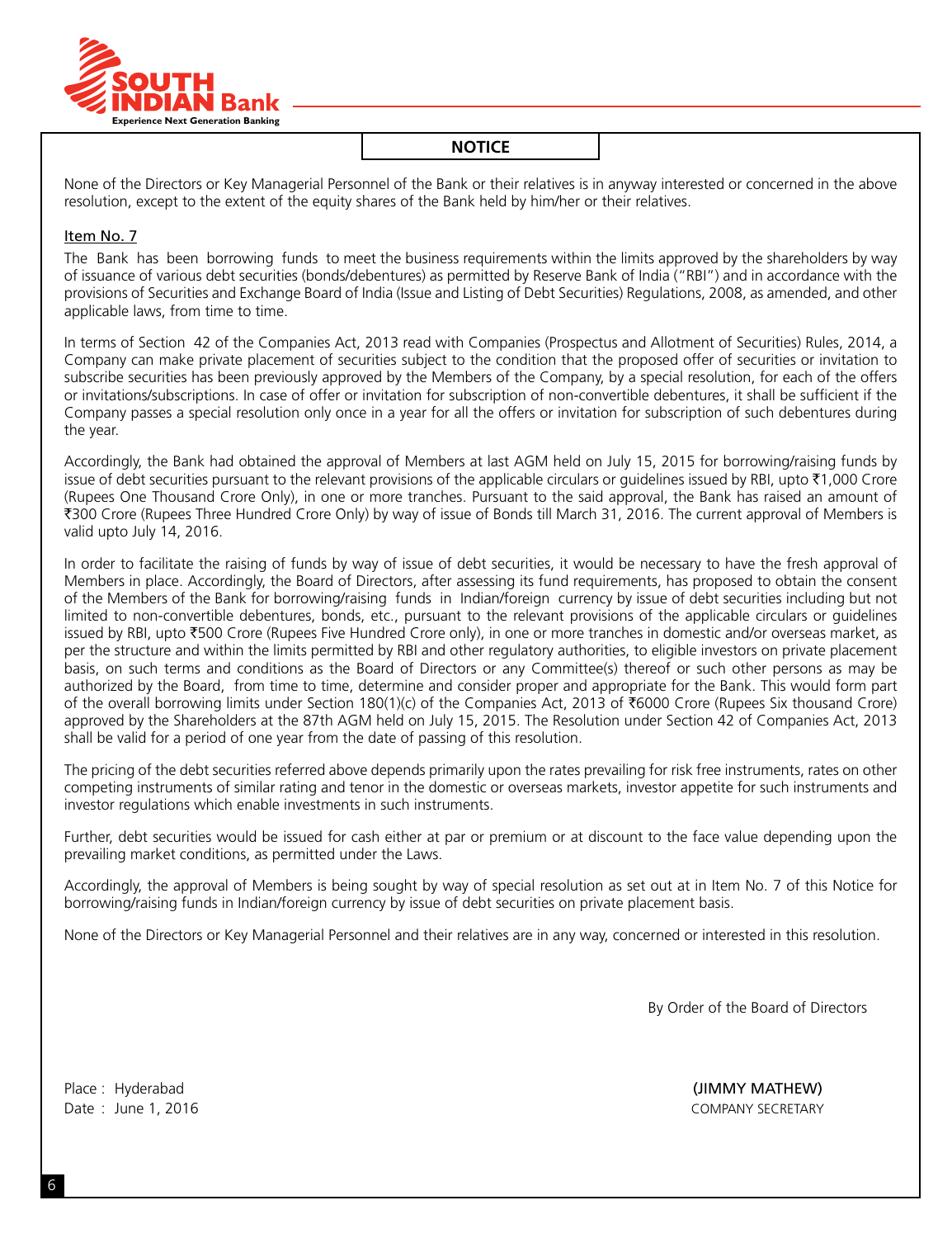

#### PROXY FORM THE SOUTH INDIAN BANK LIMITED CIN: L65191KL1929PLC001017

Regd. Office: S I B House, Mission Quarters, T B Road, Thrissur – 680 001, Kerala, India website: www.southindianbank.com Tel: +91 487 2420020 e-mail: head@sib.co.in, ho2006@sib.co.in

88th Annual General Meeting

Friday, July 8, 2016 at 10.00 a.m.

As my/our proxy to attend and vote (on a poll) for me/us and on my/our behalf at the 88th Annual General Meeting of the Company, to be held on Friday July 8, 2016 at 10.00 a.m. at Casino Cultural Auditorium, Thrissur and at any adjournment thereof in respect of such resolutions as are indicated below:

| <b>Resolutions</b> |                                                                                                                                                 |     | Optional* |  |
|--------------------|-------------------------------------------------------------------------------------------------------------------------------------------------|-----|-----------|--|
| No.                | <b>Ordinary Business</b>                                                                                                                        | For | Against   |  |
|                    | To Adopt Financial Results for the year ended 31st March, 2016                                                                                  |     |           |  |
| 2.                 | To declare dividend                                                                                                                             |     |           |  |
| 3.                 | To Appoint M/s Deloitte Haskins & Sells, as Statutory Central Auditors of the Bank and fixing their<br>remuneration.                            |     |           |  |
| 4.                 | To appoint Sri Cheryan Varkey, who retires by rotation and being eligible offers himself for re-appointment                                     |     |           |  |
|                    | <b>Special Business</b>                                                                                                                         |     |           |  |
| 5.                 | To appoint Branch Auditors in consultation with Statutory Auditors.                                                                             |     |           |  |
| 6.                 | To seek approval of FIPB to increase the FDI Limit from 49% to 59% of paid-up Share Capital.                                                    |     |           |  |
|                    | To Approve the borrowing / raising funds in Indian /foreign currency by issue of debt securities upto ₹500<br>crore on private placement basis. |     |           |  |

Signed this……………….. day of……………………….. 2016.

 $\frac{1}{2}$ 

 $\frac{1}{2}$ 

Signature of Proxy holder(s) ……………………………………



Signature of the Shareholder

- Note: (1) This form of proxy in order to be effective should be duly completed and deposited at the Registered Office of the Bank, not less than 48 hours before the commencement of the Meeting.
	- (2) For Resolutions, Explanatory Statements and Notes, please refer to the Notice of 88th Annual General Meeting.

(3) It is optional to put 'X' in the appropriate column against the Resolutions indicated in the Box. If you leave the 'For' or 'Against' column blank against any or all Resolutions, your proxy will be entitled to vote in the manner as he/she thinks appropriate.

(4) Please complete all details including details of member(s) in above box before submission.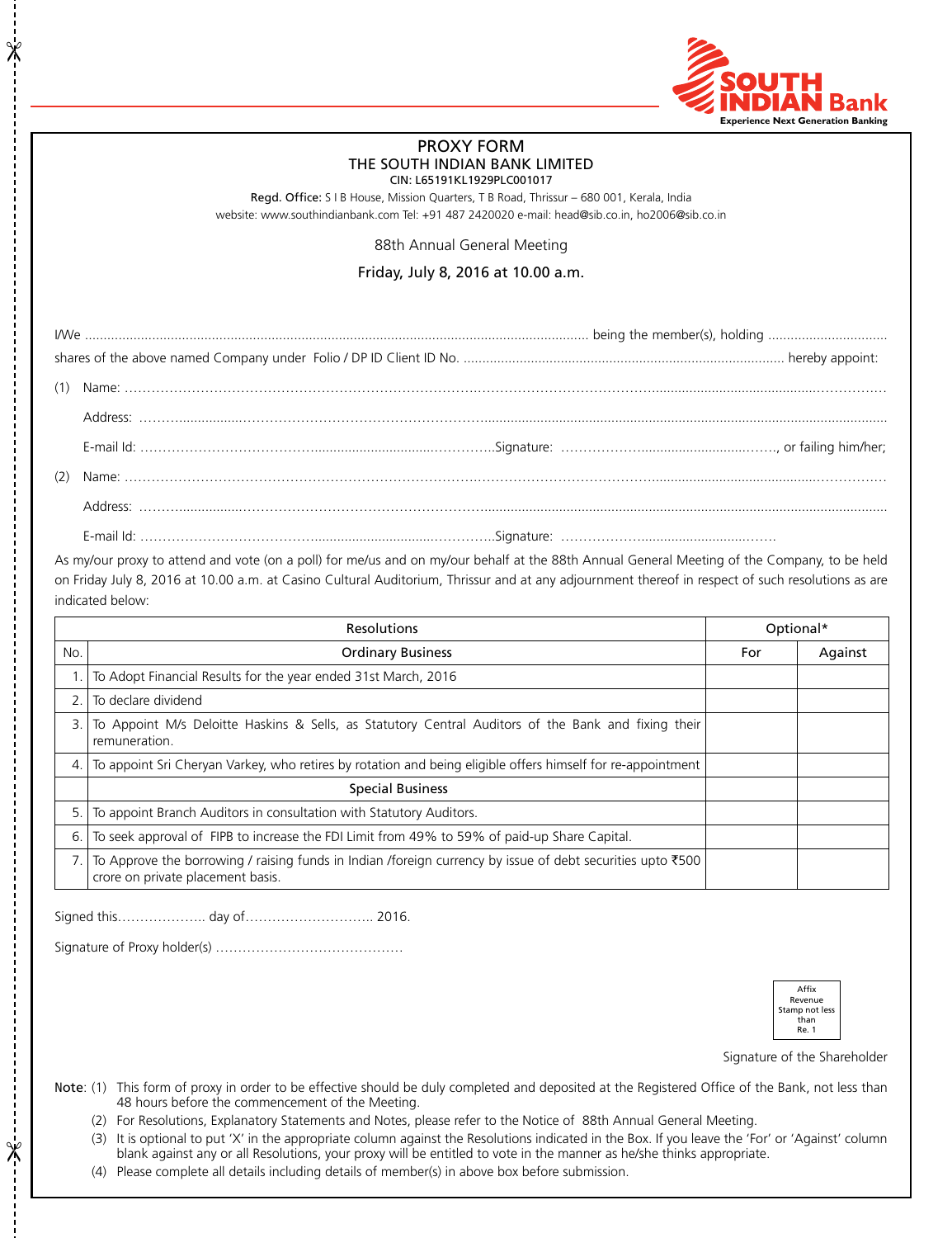# ATTENDANCE SLIP THE SOUTH INDIAN BANK LIMITED

# CIN: L65191KL1929PLC001017

Regd. Office: SIB House, T. B. Road, Mission Quarters, Thrissur – 680 001

88th Annual General Meeting

# Friday, July 8, 2016 at 10.00 a.m.

| Members Folio/DP ID & Client ID No. |  |
|-------------------------------------|--|
| Name and Address of the Shareholder |  |
|                                     |  |
|                                     |  |
|                                     |  |
|                                     |  |
|                                     |  |

I/We hereby record my/our presence at the Eighty Eighth Annual General Meeting held at Casino Cultural Auditorium, Thrissur.

………………………………….……….. ……………….……………… Member's/Proxy's name in Block Letters Member's/Proxy's Signature

Note:

- 1. Please complete the name, sign this Attendance Slip and hand it over at the Attendance verification counter at the Entrance of the Meeting Hall.
- 2. Members are requested to bring this slip along with them as duplicate slips will not be issued at the venue of the meeting.

Note: PLEASE BRING THE ABOVE ATTENDANCE SLIP TO THE MEETING.